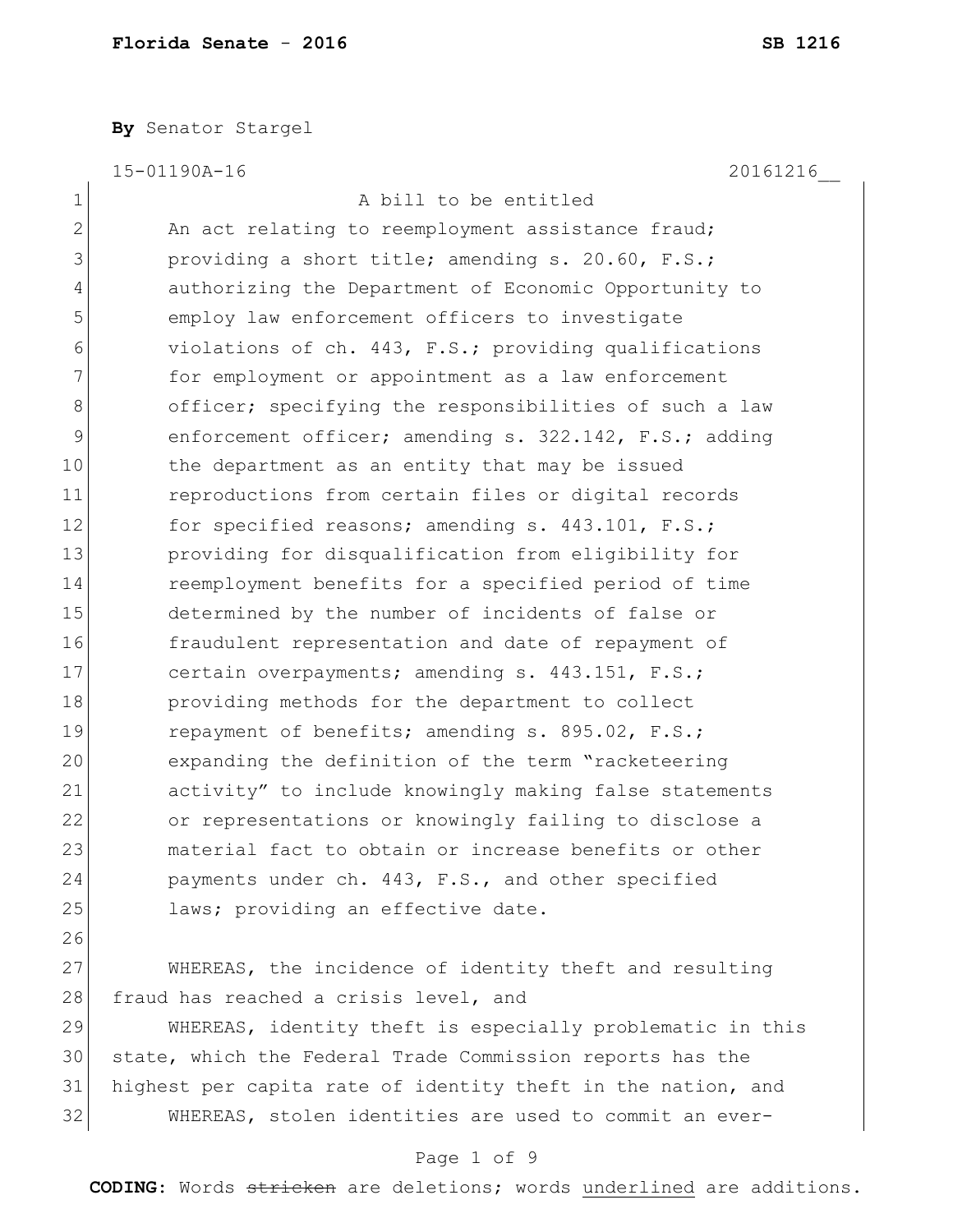|    | 15-01190A-16<br>20161216                                         |
|----|------------------------------------------------------------------|
| 33 | expanding range of fraud, including public assistance fraud, and |
| 34 | WHEREAS, identity theft and related fraud harm those whose       |
| 35 | identities are stolen, rob the social safety net of precious     |
| 36 | resources, impose unwarranted costs on taxpayers, and undermine  |
| 37 | public confidence in government, and                             |
| 38 | WHEREAS, the Department of Economic Opportunity's efforts        |
| 39 | to detect, prevent, and prosecute fraud have revealed that       |
| 40 | thousands of fraudulent claims for reemployment assistance are   |
| 41 | being filed, and                                                 |
| 42 | WHEREAS, the Department of Economic Opportunity has made         |
| 43 | prevention, detection, and prosecution of reemployment           |
| 44 | assistance fraud a top priority and has identified additional    |
| 45 | resources and tools necessary to effectively combat fraud, NOW,  |
| 46 | THEREFORE,                                                       |
| 47 |                                                                  |
| 48 | Be It Enacted by the Legislature of the State of Florida:        |
| 49 |                                                                  |
| 50 | Section 1. This act may be cited as the "Department of           |
| 51 | Economic Opportunity Cybercrime Prevention Act."                 |
| 52 | Section 2. Paragraph (d) is added to subsection (5) of           |
| 53 | section 20.60, Florida Statutes, to read:                        |
| 54 | 20.60 Department of Economic Opportunity; creation; powers       |
| 55 | and duties.-                                                     |
| 56 | (5) The divisions within the department have specific            |
| 57 | responsibilities to achieve the duties, responsibilities, and    |
| 58 | goals of the department. Specifically:                           |
| 59 | The Division of Workforce Services may employ law<br>(d)         |
| 60 | enforcement officers. Each law enforcement officer employed by   |
| 61 | the division must meet the requirements for employment or        |

# Page 2 of 9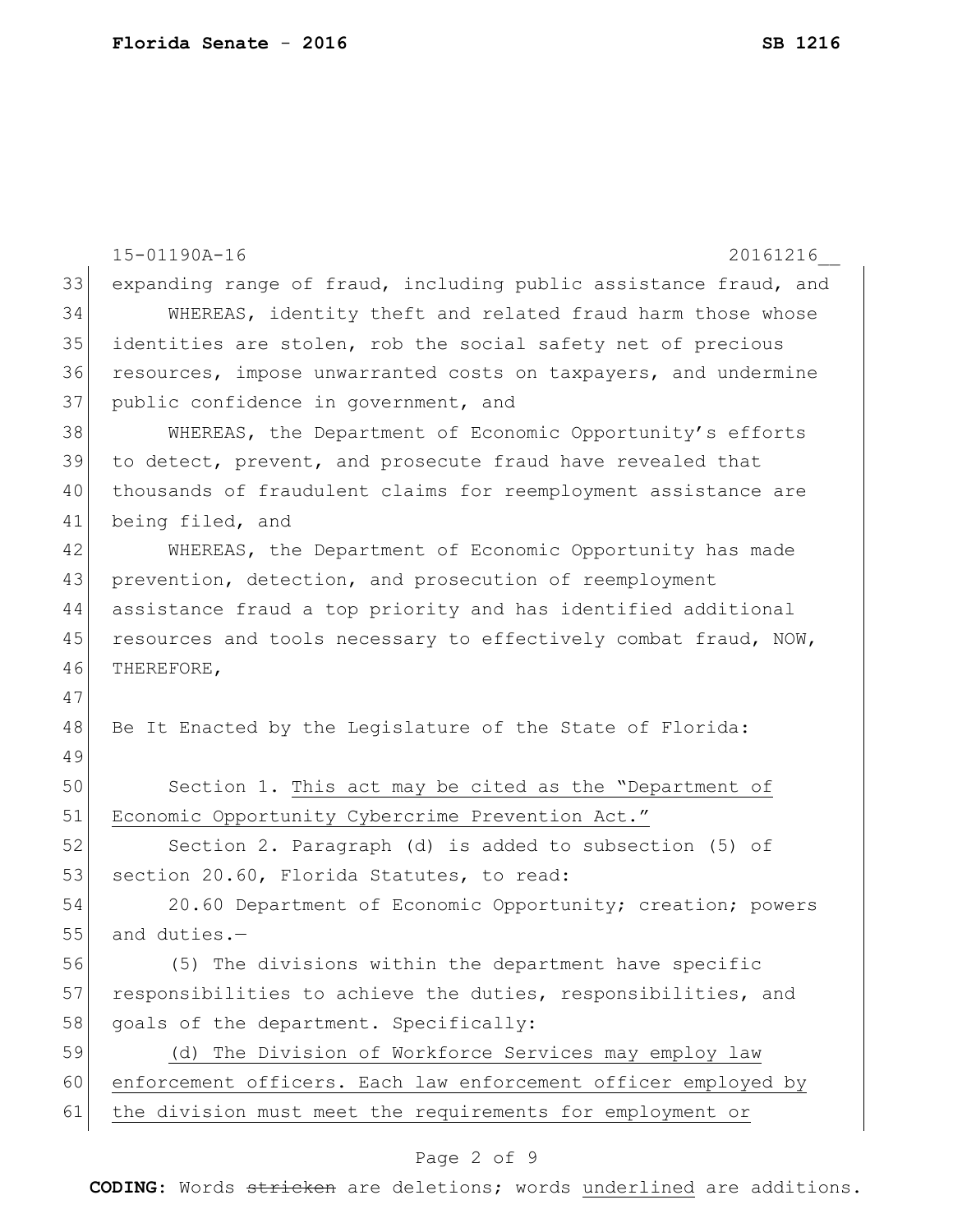|    | 15-01190A-16<br>20161216                                            |
|----|---------------------------------------------------------------------|
| 62 | appointment as a law enforcement officer specified in s. 943.13     |
| 63 | and must be certified under chapter 943 as a law enforcement        |
| 64 | officer by the Department of Law Enforcement. Each law              |
| 65 | enforcement officer has statewide jurisdiction and authority        |
| 66 | granted by chapter 901.                                             |
| 67 | 1. The primary responsibility of each law enforcement               |
| 68 | officer appointed under this section is the statewide               |
| 69 | investigation, enforcement, and prosecution of violations of        |
| 70 | chapter 443 and rules adopted thereunder, as well as other state    |
| 71 | laws that the division is specifically authorized to enforce.       |
| 72 | 2. The secondary responsibility of each law enforcement             |
| 73 | officer appointed under this section is to enforce all other        |
| 74 | state laws; however, such enforcement must be incidental to the     |
| 75 | officer's exercise of his or her primary responsibility, and an     |
| 76 | officer may exercise the powers of a deputy sheriff only after      |
| 77 | consultation or coordination with the appropriate local             |
| 78 | sheriff's office or municipal police department or when the         |
| 79 | division participates in the Florida Mutual Aid Plan during a       |
| 80 | declared state emergency.                                           |
| 81 | Section 3. Present paragraphs (k) and (1) of subsection (4)         |
| 82 | of section 322.142, Florida Statutes, are redesignated as           |
| 83 | paragraphs (1) and $(m)$ , respectively, and a new paragraph (k) is |
| 84 | added to that subsection, to read:                                  |
| 85 | 322.142 Color photographic or digital imaged licenses.-             |
| 86 | (4) The department may maintain a film negative or print            |
| 87 | file. The department shall maintain a record of the digital         |
| 88 | image and signature of the licensees, together with other data      |
| 89 | required by the department for identification and retrieval.        |
| 90 | Reproductions from the file or digital record are exempt from       |
|    |                                                                     |

# Page 3 of 9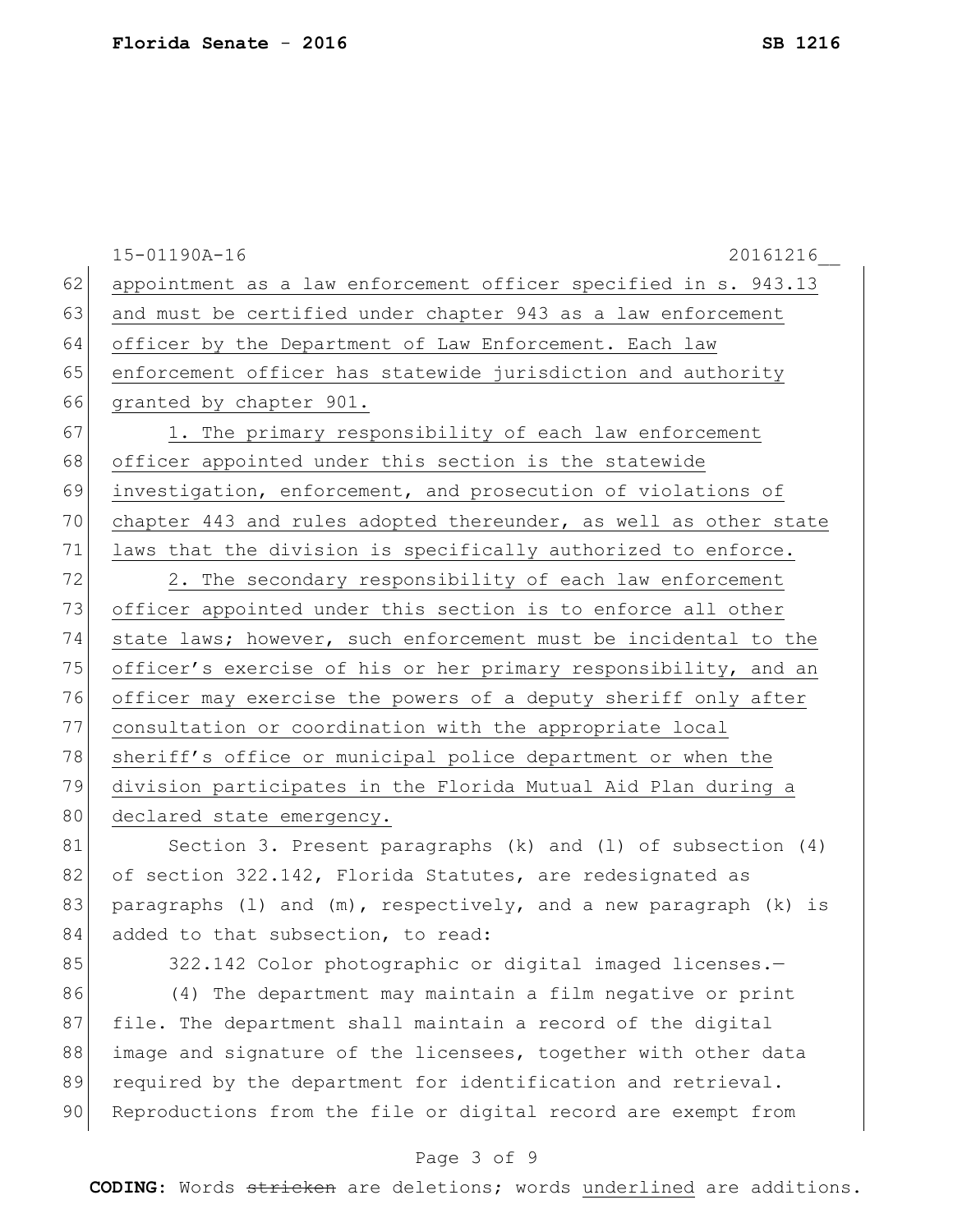|     | 15-01190A-16<br>20161216                                          |
|-----|-------------------------------------------------------------------|
| 91  | the provisions of s. $119.07(1)$ and may be made and issued only: |
| 92  | (k) To the Department of Economic Opportunity pursuant to         |
| 93  | an interagency agreement to facilitate the validation of          |
| 94  | reemployment assistance claims and the identification of          |
| 95  | fraudulent or false reemployment assistance claims.               |
| 96  | Section 4. Subsection (6) of section 443.101, Florida             |
| 97  | Statutes, is amended to read:                                     |
| 98  | 443.101 Disqualification for benefits. An individual shall        |
| 99  | be disqualified for benefits:                                     |
| 100 | (6) For making any false or fraudulent representation for         |
| 101 | the purpose of obtaining benefits contrary to this chapter,       |
| 102 | constituting a violation under s. 443.071. The disqualification   |
| 103 | imposed under this subsection begins shall begin with the week    |
| 104 | in which the false or fraudulent representation is made and       |
| 105 | continues shall continue for a period of:                         |
| 106 | (a) Five years not to exceed 1 year after the date the            |
| 107 | Department of Economic Opportunity discovers the first incident   |
| 108 | of false or fraudulent representation and until any overpayment   |
| 109 | of benefits resulting from such representation has been repaid    |
| 110 | in full.                                                          |
| 111 | (b) Ten years after the date the Department of Economic           |
| 112 | Opportunity discovers the second incident of false or fraudulent  |
| 113 | representation, which must occur in a benefit year other than     |
| 114 | the benefit year of the first incident, and until any             |
| 115 | overpayment of benefits resulting from such representation has    |
| 116 | been repaid in full.                                              |
| 117 | (c) The lifetime of the individual after the date the             |
| 118 | Department of Economic Opportunity discovers the third incident   |
| 119 | of false or fraudulent representation, which must occur in a      |
|     | Page 4 of 9                                                       |
|     |                                                                   |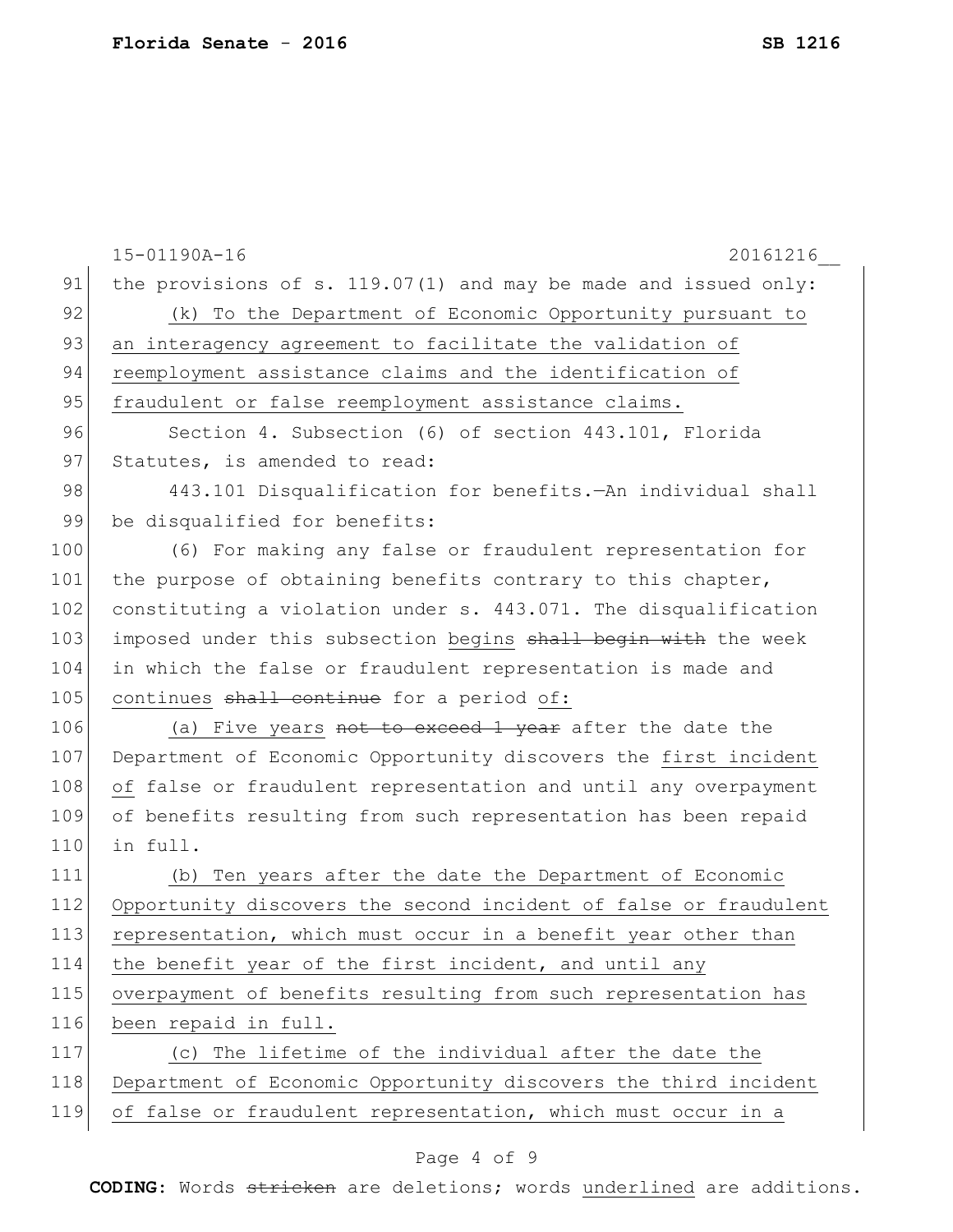|     | 15-01190A-16<br>20161216                                         |
|-----|------------------------------------------------------------------|
| 120 | benefit year that is not the benefit year of the first or second |
| 121 | incident.                                                        |
| 122 |                                                                  |
| 123 | This disqualification may be appealed in the same manner as any  |
| 124 | other disqualification imposed under this section. A conviction  |
| 125 | by any court of competent jurisdiction in this state of the      |
| 126 | offense prohibited or punished by s. 443.071 is conclusive upon  |
| 127 | the appeals referee and the commission of the making of the      |
| 128 | false or fraudulent representation for which disqualification is |
| 129 | imposed under this section.                                      |
| 130 | Section 5. Paragraph (e) of subsection (6) of section            |
| 131 | 443.151, Florida Statutes, is amended to read:                   |
| 132 | 443.151 Procedure concerning claims.-                            |
| 133 | (6) RECOVERY AND RECOUPMENT.-                                    |
| 134 | (e) The department shall collect the repayment of benefits       |
| 135 | without interest by any of the following methods: the deduction  |
| 136 | of benefits through a redetermination or by a civil action.      |
| 137 | 1. The deduction of reemployment assistance benefits             |
| 138 | through a redetermination.                                       |
| 139 | 2. The recovery of overpayments through attachment and           |
| 140 | garnishment as provided in chapters 76 and 77. An overpayment    |
| 141 | determination, decision, or order issued by the department or    |
| 142 | commission which has become final as provided in this section    |
| 143 | may be enforced by attachment or garnishment in the same manner  |
| 144 | as a judgment of any court of competent jurisdiction as provided |
| 145 | in chapters 76 and 77 for a debt due. Upon application to the    |
| 146 | clerk of court by the department, a writ shall be issued by the  |
| 147 | clerk of court as upon a judgment of the court duly docketed and |
| 148 | recorded. These writs must be returnable to the court. A bond    |

# Page 5 of 9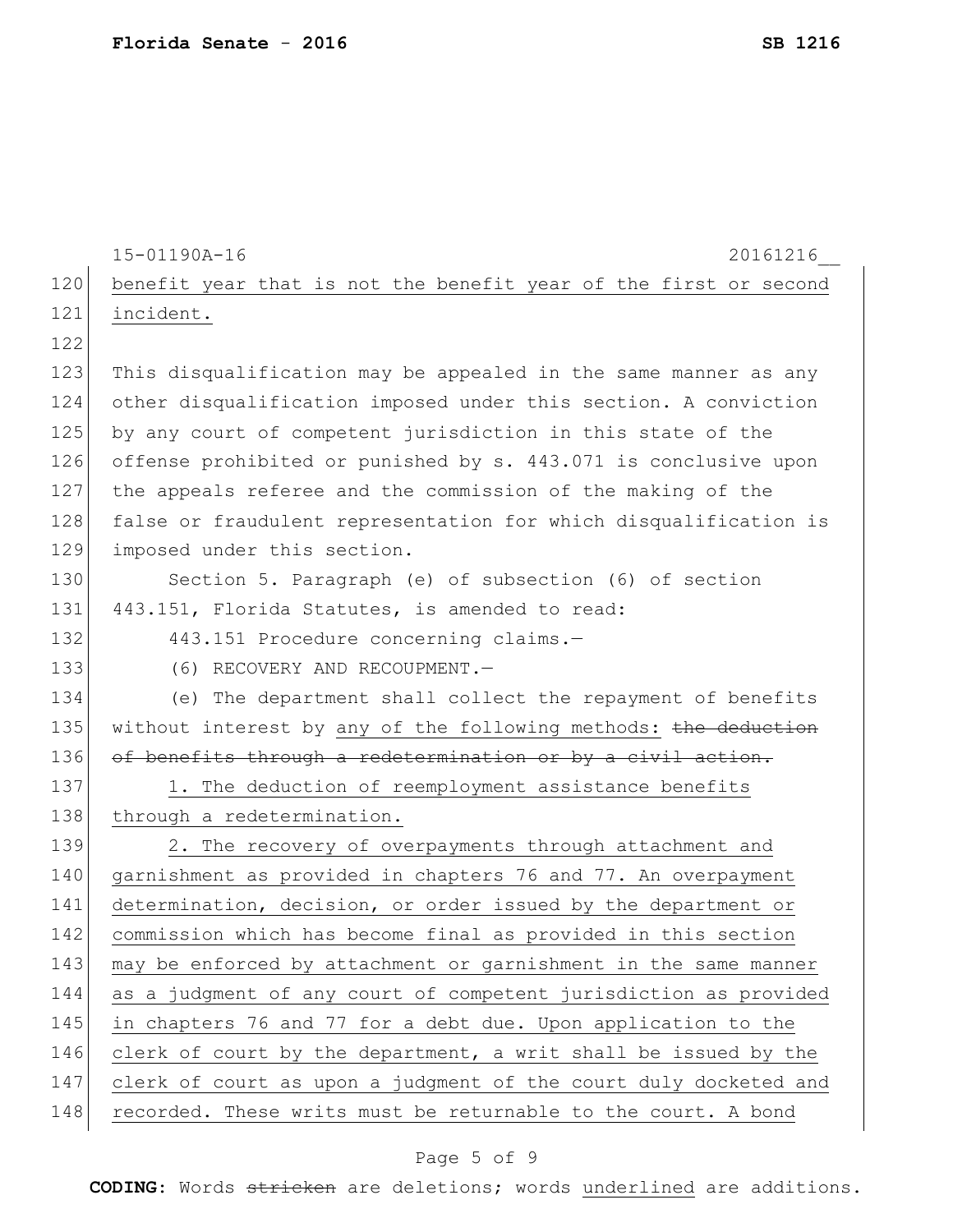|     | 20161216<br>15-01190A-16                                       |
|-----|----------------------------------------------------------------|
| 149 | may not be required of the department as a condition for the   |
| 150 | issuance of a writ of attachment or a writ of garnishment.     |
| 151 | Issues raised under proceedings by attachment or garnishment   |
| 152 | must be tried by the court in the same manner as a judgment    |
| 153 | under chapters 76 and 77. Venue for attachment and garnishment |
| 154 | proceedings originating under this section is in Leon County.  |
| 155 | 3. Any additional recovery method provided for by law.         |
| 156 | Section 6. Paragraph (a) of subsection (1) of section          |
| 157 | 895.02, Florida Statutes, is amended to read:                  |
| 158 | 895.02 Definitions. As used in ss. 895.01-895.08, the term:    |
| 159 | (1) "Racketeering activity" means to commit, to attempt to     |
| 160 | commit, to conspire to commit, or to solicit, coerce, or       |
| 161 | intimidate another person to commit:                           |
| 162 | (a) Any crime that is chargeable by petition, indictment,      |
| 163 | or information under the following provisions of the Florida   |
| 164 | Statutes:                                                      |
| 165 | 1. Section 210.18, relating to evasion of payment of           |
| 166 | cigarette taxes.                                               |
| 167 | 2. Section 316.1935, relating to fleeing or attempting to      |
| 168 | elude a law enforcement officer and aggravated fleeing or      |
| 169 | eluding.                                                       |
| 170 | 3. Section 403.727(3)(b), relating to environmental            |
| 171 | control.                                                       |
| 172 | 4. Section 409.920 or s. 409.9201, relating to Medicaid        |
| 173 | fraud.                                                         |
| 174 | 5. Section 414.39, relating to public assistance fraud.        |
| 175 | 6. Section 440.105 or s. 440.106, relating to workers'         |
| 176 | compensation.                                                  |
| 177 | 7. Section 443.071(1) or (4) Section 443.071(4), relating      |
|     | Page 6 of 9                                                    |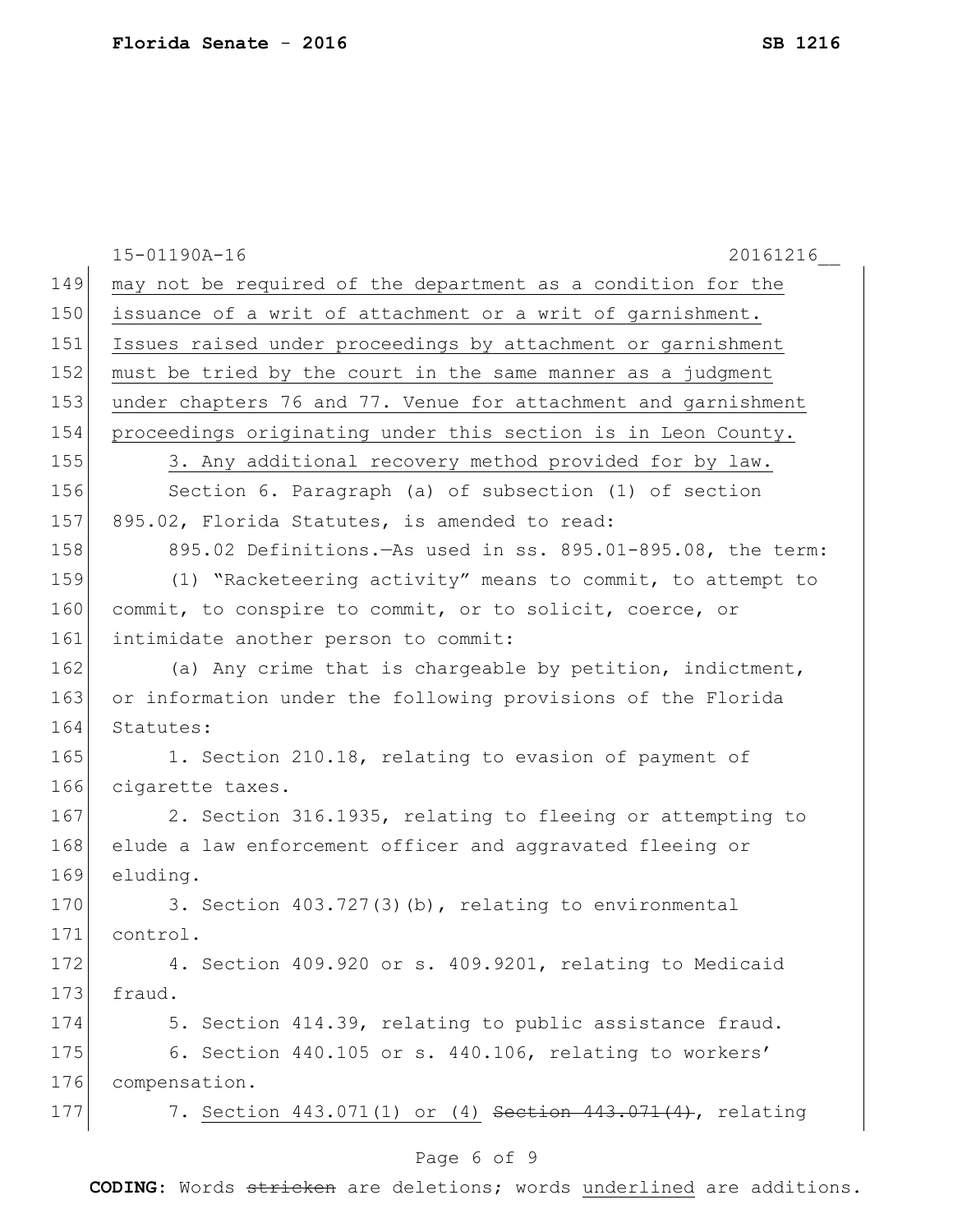|     | 15-01190A-16<br>20161216                                           |
|-----|--------------------------------------------------------------------|
| 178 | to ereation of a fictitious employer scheme to commit              |
| 179 | reemployment assistance fraud.                                     |
| 180 | 8. Section 465.0161, relating to distribution of medicinal         |
| 181 | drugs without a permit as an Internet pharmacy.                    |
| 182 | 9. Section 499.0051, relating to crimes involving                  |
| 183 | contraband and adulterated drugs.                                  |
| 184 | 10. Part IV of chapter 501, relating to telemarketing.             |
| 185 | 11. Chapter 517, relating to sale of securities and                |
| 186 | investor protection.                                               |
| 187 | 12. Section 550.235 or s. 550.3551, relating to dogracing          |
| 188 | and horseracing.                                                   |
| 189 | 13. Chapter 550, relating to jai alai frontons.                    |
| 190 | 14. Section 551.109, relating to slot machine gaming.              |
| 191 | 15. Chapter 552, relating to the manufacture, distribution,        |
| 192 | and use of explosives.                                             |
| 193 | 16. Chapter 560, relating to money transmitters, if the            |
| 194 | violation is punishable as a felony.                               |
| 195 | 17. Chapter 562, relating to beverage law enforcement.             |
| 196 | 18. Section 624.401, relating to transacting insurance             |
| 197 | without a certificate of authority, s. $624.437(4)(c)1.,$ relating |
| 198 | to operating an unauthorized multiple-employer welfare             |
| 199 | arrangement, or s. $626.902(1)(b)$ , relating to representing or   |
| 200 | aiding an unauthorized insurer.                                    |
| 201 | 19. Section 655.50, relating to reports of currency                |
| 202 | transactions, when such violation is punishable as a felony.       |
| 203 | 20. Chapter 687, relating to interest and usurious                 |
| 204 | practices.                                                         |
| 205 | 21. Section 721.08, s. 721.09, or s. 721.13, relating to           |
| 206 | real estate timeshare plans.                                       |

# Page 7 of 9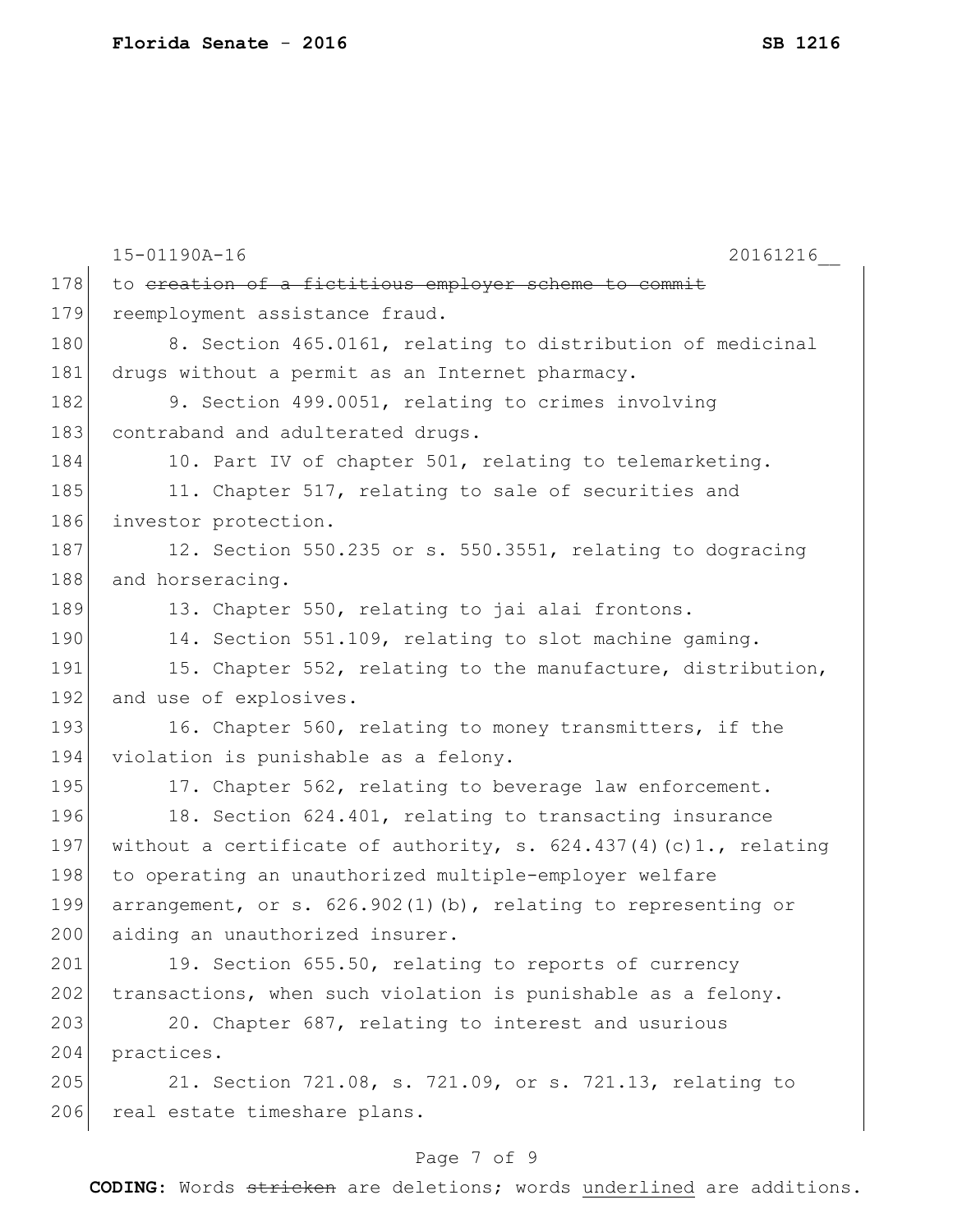15-01190A-16 20161216\_\_ 207 22. Section  $775.13(5)$  (b), relating to registration of 208 persons found to have committed any offense for the purpose of 209 benefiting, promoting, or furthering the interests of a criminal 210 gang. 211 23. Section 777.03, relating to commission of crimes by 212 accessories after the fact. 213 24. Chapter 782, relating to homicide. 214 25. Chapter 784, relating to assault and battery. 215 26. Chapter 787, relating to kidnapping or human 216 trafficking. 217 27. Chapter 790, relating to weapons and firearms. 218 28. Chapter 794, relating to sexual battery, but only if 219 such crime was committed with the intent to benefit, promote, or 220 further the interests of a criminal gang, or for the purpose of 221 increasing a criminal gang member's own standing or position 222 within a criminal gang. 223 29. Former s. 796.03, former s. 796.035, s. 796.04, s. 224 796.05, or s. 796.07, relating to prostitution. 225 30. Chapter 806, relating to arson and criminal mischief. 226 31. Chapter 810, relating to burglary and trespass.  $227$  32. Chapter 812, relating to theft, robbery, and related 228 crimes. 229 33. Chapter 815, relating to computer-related crimes. 230 34. Chapter 817, relating to fraudulent practices, false 231 pretenses, fraud generally, and credit card crimes. 232 35. Chapter 825, relating to abuse, neglect, or 233 exploitation of an elderly person or disabled adult. 234 36. Section 827.071, relating to commercial sexual 235 exploitation of children.

### Page 8 of 9